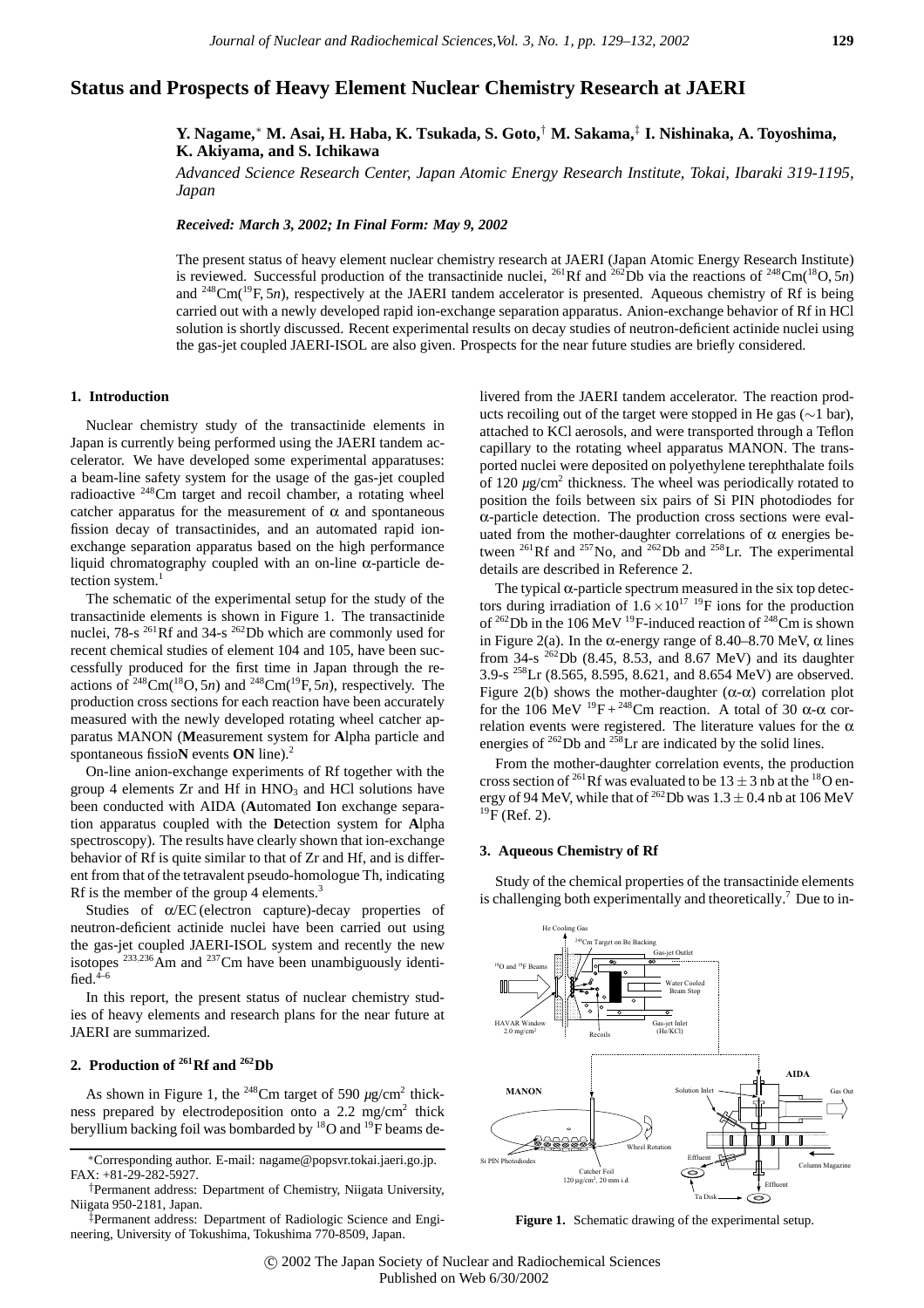

**Figure 2.** (a) Sum of  $\alpha$ -particle spectra measured in the bombardment of the <sup>248</sup>Cm target with 106 MeV <sup>19</sup>F ions. (b) Mother-daughter correlations for the above reaction. The  $\alpha$  energies of the mother and daughter for each correlated event are plotted. The literature values of the mother and daughter  $\alpha$ -particle energies are shown by the solid lines.

creasingly strong relativistic effects, increasing deviations from the periodicity of the chemical properties based on extrapolations from the lighter homologues are predicted. Thus, the experimental approach should involve a detailed comparison of the chemical properties of the transactinides with those of their lighter homologues under identical conditions. We have investigated the anion-exchange behavior of Rf together with the lighter homologues Zr and Hf in the same on-line experiments.<sup>3</sup>

To perform fast and repetitive ion-exchange separation of Rf, we have developed the apparatus AIDA that consists of a modified ARCA (**A**utomated **R**apid **C**hemistry **A**pparatus) which is the miniaturized computer-controlled liquid chromatography system<sup>8</sup> and an automated on-line α-particle detection system.

In the following, we briefly introduce the experiment and a part of the result on the anion-exchange behavior of Rf in HCl solution. 78-s  $^{261}$ Rf was produced in the 94 MeV  $^{18}$ O-induced reaction of  $248$ Cm. As shown in Figure 1, the reaction products recoiling out of the target were transported by the He/KCl gasjet system to the collection site of AIDA, where the products were dissolved with 170 *µ*L of hot (∼80 ◦C) 11.5 M HCl and were fed onto the 1.6 mm $\phi \times 7$  mm chromatographic column filled with the anion exchange resin MCl GEL CA08Y (particle



**Figure 3.** α-particle spectra of samples prepared from the two elution fractions: (a) 11.5 M HCl and (b) 4.0 M HCl.

size: about 20  $\mu$ m) at a flow rate of 1.0 mL/min. The effluent collected on a Ta disk as fraction 1 was evaporated to dryness, and the remaining products in the column were eluted with 280 *µ*L of 4.0 M HCl as fraction 2. The pair of Ta disks were automatically subjected to α spectrometry with eight 600-mm<sup>2</sup> passivated ion-implanted planar silicon (PIPS) detectors.

Figures 3(a) and 3(b) show the  $\alpha$  spectra observed in the first fraction with 11.5 M HCl and that in the second fraction with 4.0 M HCl, respectively. There are only a few  $\alpha$  events from  $^{261}$ Rf $-^{257}$ No at 11.5 M HCl, which means Rf is strongly adsorbed by the anion-exchange resin, while at 4.0 M HCl, Rf is not retained in the column. The contribution of the  $\alpha$  events from <sup>257</sup>No formed from the  $\alpha$  decay of <sup>261</sup>Rf before the chemical processing was negligible.<sup>9</sup> Further we confirmed that No was entirely eluted with 11.5 M HCl. $9$  As shown in Figure 3(a), the Cm isotopes, recoil products of the target (the isotopic composition of the  $^{248}$ Cm target is follows:  $^{244}$ Cm (1.12 at.%) and  $246$ Cm (1.31 at.%)) and the Fm isotopes, transfer reaction products from the Cm target are mostly eluted with 11.5 M HCl. The present result is consistent with the fact that the chloride complexation of element 104 in 12 M HCl was stronger than that of the trivalent actinides.<sup>10</sup> The rare earth element isotopes <sup>150,151</sup>Dy, the transfer reaction products from <sup>152</sup>Gd in the <sup>248</sup>Cm target are also eluted with 11.5 M HCl. The on-line experiments with Zf and Hf isotopes were carried out under identical conditions as those with  $^{261}$ Rf (Ref. 3).

As reported in Reference 3, the adsorption behavior of Rf as a function of HCl concentration was similar to that of the group 4 elements Zr and Hf, and was quite different from that of the tetravalent pseudo-homologue Th in HCl concentration of *>*8 M, indicating that the anionic chloride complexes of the tetravalent Rf, Zr, and Hf are formed in concentrated HCl. The



**Figure 4.** Schematic view of the gas-jet coupled JAERI-ISOL.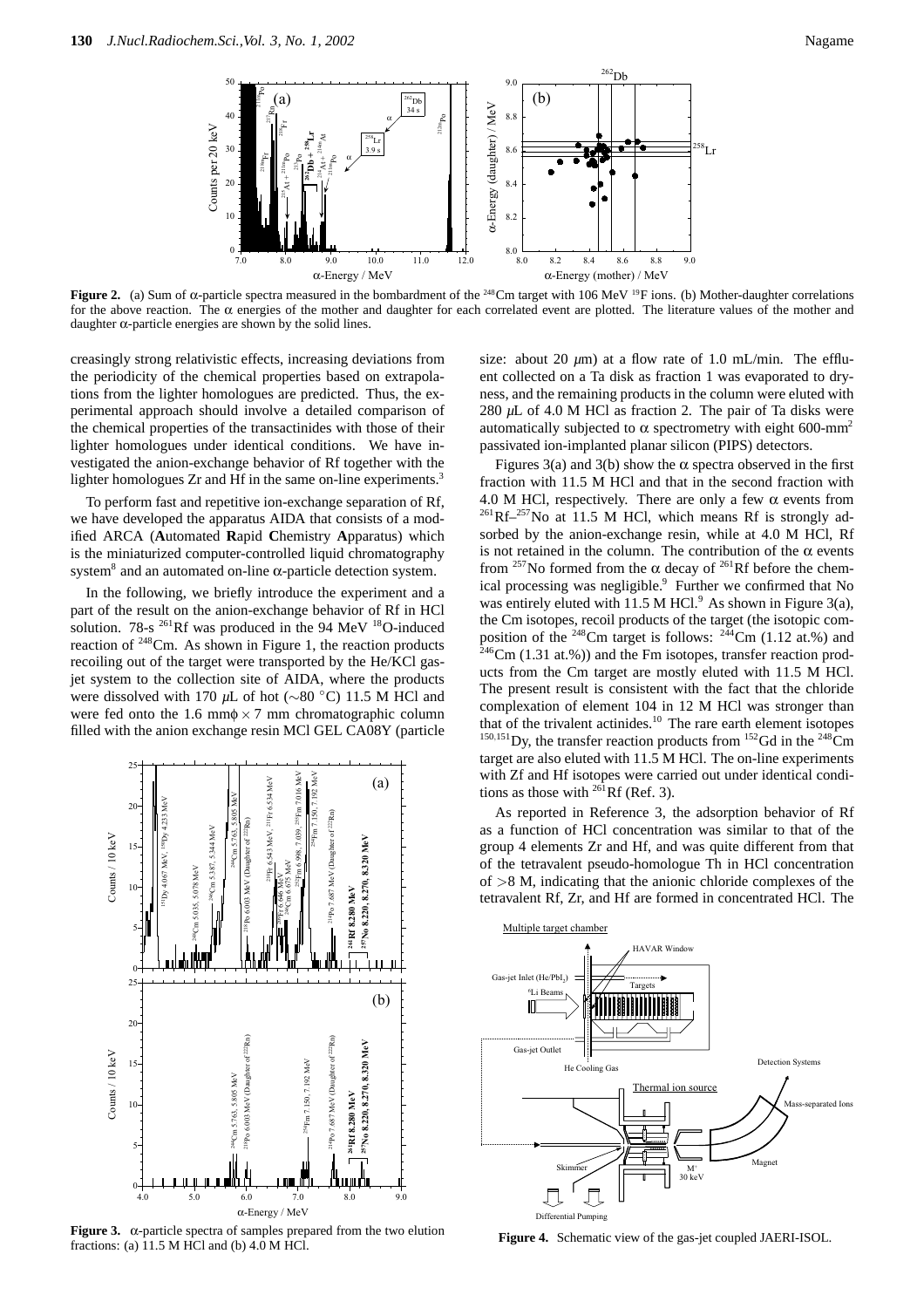**TABLE 1: EC/**α **decay properties of the neutron-deficient Am and Cm isotopes measured with JAERI-ISOL and those compared with the literature data.**

| Nuclide     | Half-life / min     |                      | $\alpha$ -energy / MeV |                        | $\alpha$ -branching ratio / % |                        |
|-------------|---------------------|----------------------|------------------------|------------------------|-------------------------------|------------------------|
|             | <b>JAERI-ISOL</b>   | Reference            | <b>JAERI-ISOL</b>      | Reference              | <b>JAERI-ISOL</b>             | Reference              |
| $^{233}$ Am | $3.2 + 0.8^6$       | $(1.72)^{a}$         | $6.780 \pm 0.017^6$    | $(7.100)^b$            | $>3^{6}$                      |                        |
| $^{234}$ Am |                     | $2.32 \pm 0.08^{18}$ |                        | $6.460^{18}$           | ${<}0.04^{16}$                | $0.039 \pm 0.012^{18}$ |
| $^{235}$ Am | $10.3 \pm 0.6^{16}$ | $15+5^{22}$          | $6.457 \pm 0.014^{16}$ | $(6.700)^b$            | $0.40 \pm 0.05^{16}$          |                        |
| $236g$ Am   | $3.6 + 0.2^{17}$    | $4.4 \pm 0.8^{5}$    | $6.150^{16}$           | $6.41^{19}$            | $0.004^{16}$                  | $0.042 \pm 0.006^{19}$ |
| $236m$ Am   | $2.9 \pm 0.2^{17}$  |                      |                        |                        |                               |                        |
| $237$ Cm    |                     | $(15)^{a}$           | $6.660 \pm 0.010^4$    | $(6.800)^b$            |                               |                        |
| $238$ Cm    |                     |                      | $6.560 \pm 0.010^4$    | $6.520 \pm 0.050^{23}$ |                               |                        |
|             |                     |                      |                        |                        |                               |                        |

<sup>a</sup>Predicted.<sup>20</sup>

*b* Evaluated from the *Q* values in Reference 21.

other interesting feature was observed in the adsorption trend on the anionic-exchange resin among Rf, Zr, and Hf. The adsorption order that reflects the stability of chloride complexation was  $Rf > Zr > Hf$ . Presently, we are conducting the relativistic molecular orbital calculations to understand the present results and to see if the anion-exchange behavior of Rf is affected by relativistic effects.

## **4. EC/**α**-decay Studies of Neutron-deficient Actinides**

There still remain many unknown isotopes to be discovered in the region of neutron-deficient actinides which predominantly decay through the electron capture (EC). Decay properties of these nuclides lead to considerable advances in the understanding of proton excess heavy nuclei: verification of the proton drip line, nuclear structure of large deformed nuclei such as hexadecapole deformation, and fission barrier heights of neutrondeficient nuclei far from stability.

To search for new isotopes and study EC/α-decay properties of neutron-deficient actinides, we have developed a composite system consisting of a gas-jet transport apparatus and a thermal ion source in the on-line isotope separator  $(JAERI-ISOL).<sup>5,11</sup>$ This gas-jet coupled JAERI-ISOL system enables us to determine simultaneously mass number via the isotope separator and atomic number by the measurement of x rays associated with the  $EC/\beta^{\pm}$  decay of a nucleus. Some new neutron-rich rareearth isotopes produced in the proton-induced fission of  $^{238}$ U were identified with this system.<sup>12–15</sup> In the following, the EC/ $\alpha$ decay studies of the neutron-deficient actinides are summarized.

The experimental setup is schematically drawn in Figure 4. The <sup>6</sup>Li beams delivered from the JAERI tandem accelerator bombarded the <sup>233</sup>*,*235U and 237Np targets set in a multiple target chamber. The used reaction systems are <sup>233</sup>U(<sup>6</sup>Li, *xn*)<sup>233−235</sup>Am,



**Figure 5.** α-decay chain originating from the α decay of <sup>233</sup>Am.

 $^{235}$ U(<sup>6</sup>Li, 5*n*)<sup>236</sup>Am, and <sup>237</sup>Np(<sup>6</sup>Li, *xn*)<sup>237,238</sup>Cm. The reaction products recoiling out of the targets were thermalized in He gas loaded with PbI<sub>2</sub> aerosol clusters. The products attached to the aerosols were swept out of the target chamber and transported to the thermal ion source of ISOL through a Teflon capillary (1.5 mm i.d. and 8 m length). The transported nuclides were ionized in the thermal ion source, and mass-separated atoms were collected on an aluminum coated Mylar tape in a tape transport system or a rotating catcher foil apparatus. In the tape transport system, we used Ge detectors for the x/γ-ray measurement and Si PIN photodiode detectors set in the rotating catcher foil apparatus were employed for the measurement of α particles. Detailed experimental procedures are described in References 6,11.

As a typical example, the identification of the new isotope <sup>233</sup>Am produced in the <sup>233</sup>U( ${}^{6}$ Li, 6*n*) reaction is given in the follows. The isotope <sup>233</sup>Am was identified through an α-α correlation analysis. The  $\alpha$  decay of <sup>233</sup>Am is followed by the five successive  $\alpha$  decays starting from <sup>229</sup>Np as shown in Figure 5: <sup>229</sup>Np  $(T_{1/2} = 4.0 \text{ min}) \rightarrow {}^{225}\text{Pa} (T_{1/2} = 1.7 \text{ s}) \rightarrow {}^{221}\text{Ac} (T_{1/2} = 52 \text{ ms})$  $\rightarrow$  <sup>217</sup>Fr (*T*<sub>1/2</sub> = 22 µs)  $\rightarrow$  <sup>213</sup>At (*T*<sub>1/2</sub> = 125 ns)  $\rightarrow$  <sup>209</sup>Bi (stable). Since the last four nuclides decay via  $\alpha$ -particle emission with the short half-lives, the  $\alpha$ - $\alpha$  correlation events among these nuclides can be unambiguously identified. Figure 6 shows an  $\alpha$ particle spectrum constructed from the observed α-α correlation events in the mass-separated  $A = 233$  fraction. The  $\alpha$ -particle energies of  $^{233}$ Am and  $^{229}$ Np are clearly observed and those corresponding to the decays of the other nuclides are also seen. The  $\alpha$  energy of <sup>233</sup>Am was determined to be 6.780 ± 0.017 MeV, and from the decay curve of the intensity of this  $\alpha$  line, the halflife was  $3.2 \pm 0.8$  min. Since no Pu Kx rays following the EC decay of  $^{233}$ Am was observed, the  $\alpha$ -decay branching ratio was estimated as  $I_{\alpha}$  > 3% based on the detection efficiency of the Pu  $Kx$  rays.<sup>6</sup>

In Table 1, the half-lives,  $\alpha$ -decay energies, and  $\alpha$ -decay branching ratios measured with JAERI-ISOL and those from the literature data are summarized. In the case of  $235$  Am, the α-decay process was observed for the first time and the α-



**Figure 6.**  $\alpha$ -particle spectrum constructed from the measured  $\alpha$ - $\alpha$ correlation events associated with the  $\alpha$  decay of <sup>233</sup>Am.